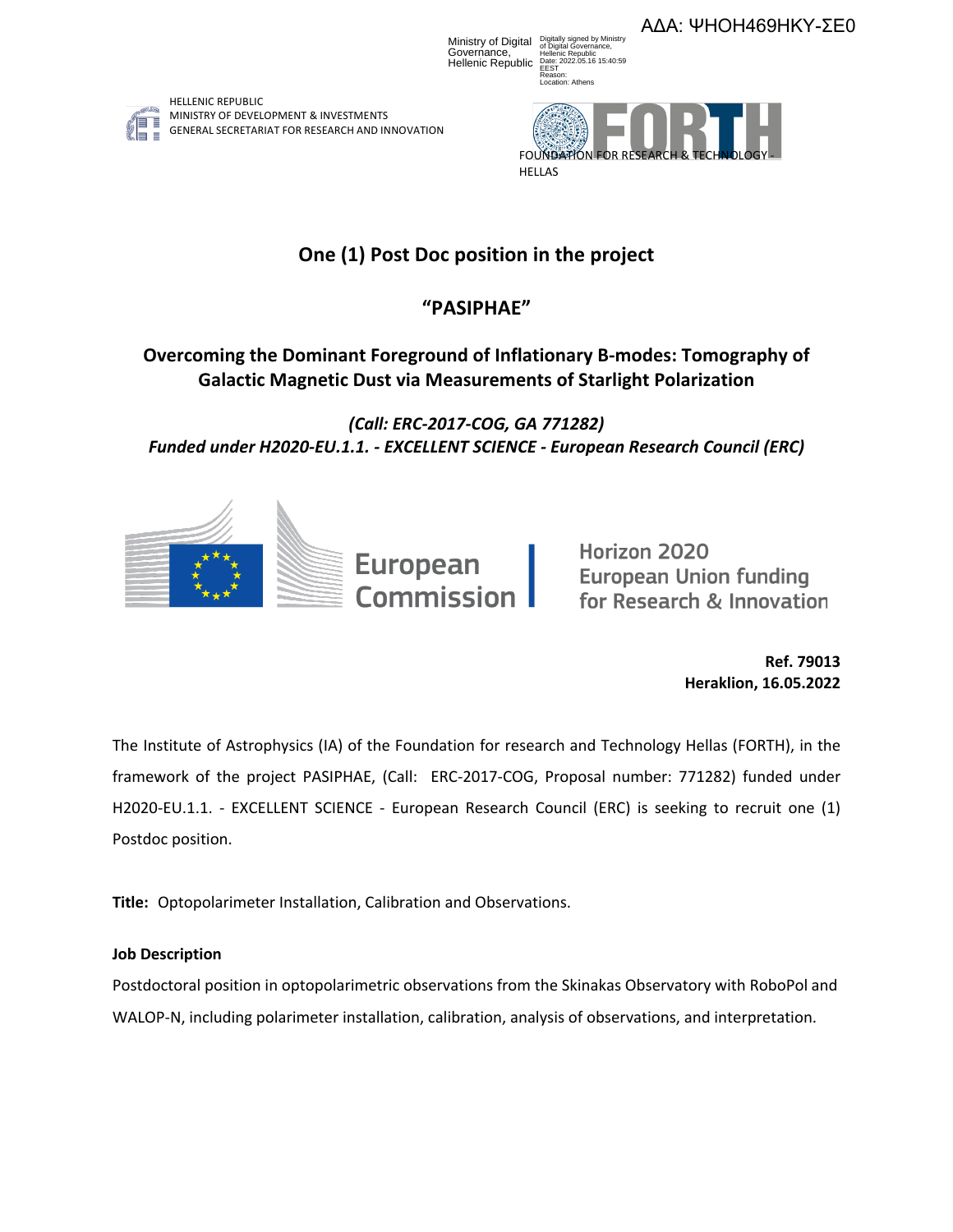#### **Required qualifications**

The successful candidate needs to have a PhD degree in Astronomy (or completed all requirements for the degree) and spend significant amount of time at the Skinakas observatory

- Scientific publications relevant to optopolarimetric observations in scientific journals (40%)
- Experience in performing optopolarimetric observations (30%)
- Experience with polarimetric instrumentation design (30%)

#### **Location:** IA - FORTH, Heraklion Crete GREECE

#### **Start Date:** July 1, 2022

**Project Duration**: 12 months with possibility of extension according to the needs of the project and

availability of funds

**Monthly salary:** 2700 euros (gross)

#### **Application Submission**

Interested candidates who meet the aforementioned requirements are kindly asked to submit their applications, no later than **June 2, 2022, 23:59 local Greece** time to the address (info@ia.forth.gr), with cc to Prof. Konstantinos Tassis (tassis@ia.forth.gr).

#### **In order to be considered, the application must include:**

- Application Form (please download file from the job announcement webpage https://www.ia.forth.gr/employment-opportunities)
- Brief CV
- Scanned copies of academic titles

#### **Any application received after the deadline will not be considered for the selection**

#### **Contact**

For information and questions regarding the application and selection procedure, candidates are asked to contact the secretariat (info@ia.forth.gr), tel. +30 2810-394200.

For information and questions about the advertised position and the research activity of the group or the institute, please contact Prof. Konstantinos Tassis (tassis@ia.forth.gr), tel. (+30) 2810 394219.

> Nikolaou Plastira 100 Vasilika Vouton GR 700 13 Heraklion Tel. +30 2810-394200 Email: info@ia.forth.gr

www.ia.forth.gr